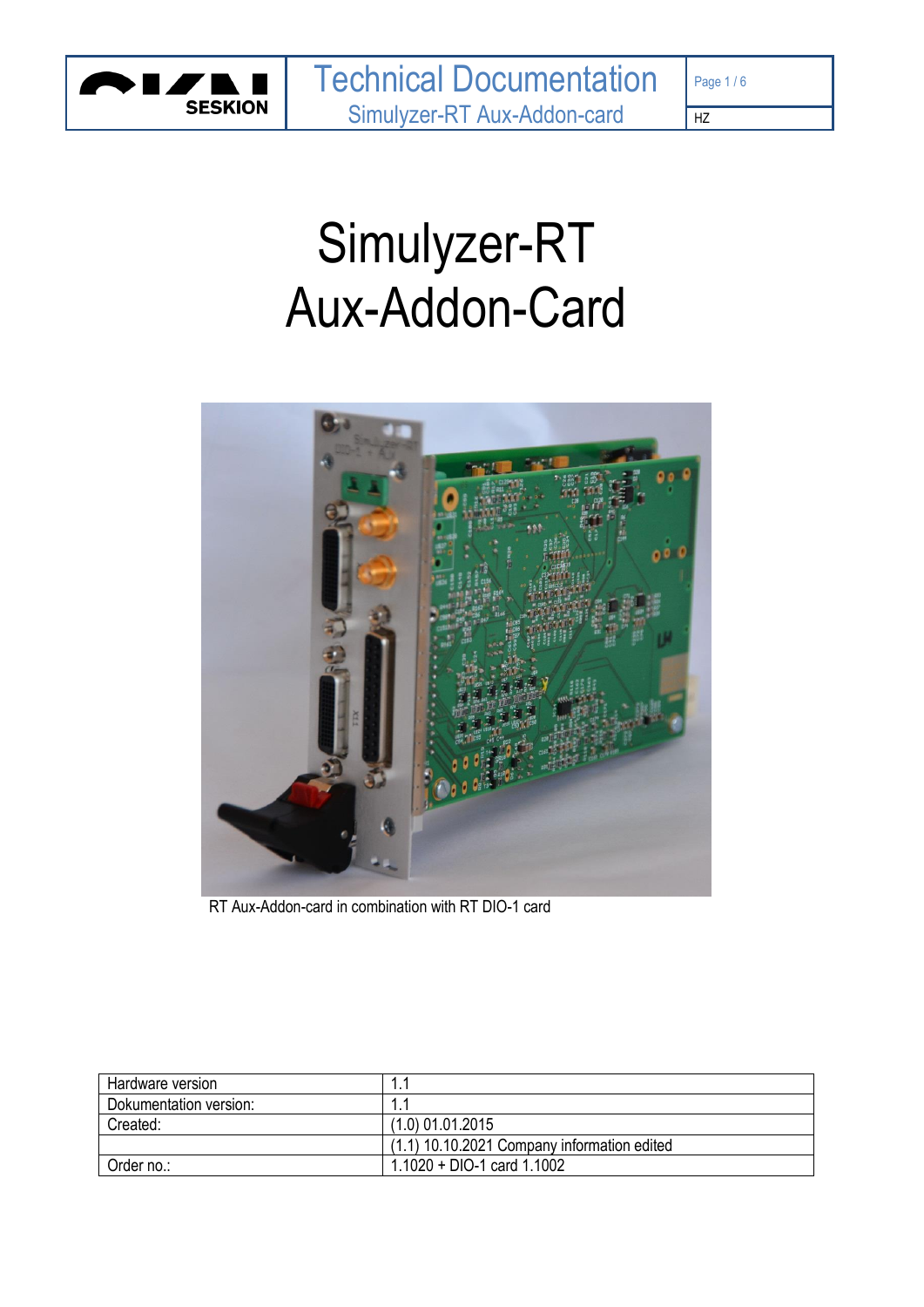

### Safety instructions

To avoid damages to persons and devices the following safety instructions have to be noticed!

- Only qualified personnel are allowed to handle this device!
- Before any handling within the device the current supply has to be switched off!
- During operation the device have to be positioned, that enough air condition is supplied and no small parts can get into the ventilation slots.
- **•** In case of any trouble the system has to be switched de-energized!
- The declared environmental conditions and max. voltage ranges have to be observed!
- To warranty the device remove all dust and dirt in periodically intervals.
- Make sure that the ventilation slots are unobstructed!

### Intended Use:

**The Simulyzer-RT Aux-Addon-Card is engineered as an additional card to a RT-DIO-1 card. It enables additional in- and outputs, the injection of two reference signals, two relay contacts and the connection of a thermal element.** 

The device is only permitted to use for the intended use. Any other use results the deletion of the guarantee!

For questions and repair cases contact SesKion GmbH Tel.: +49 (0)711/990 58 14 Fax: +49 (0)711/990 58 27 Email: info@seskion.de Internet: www.seskion.de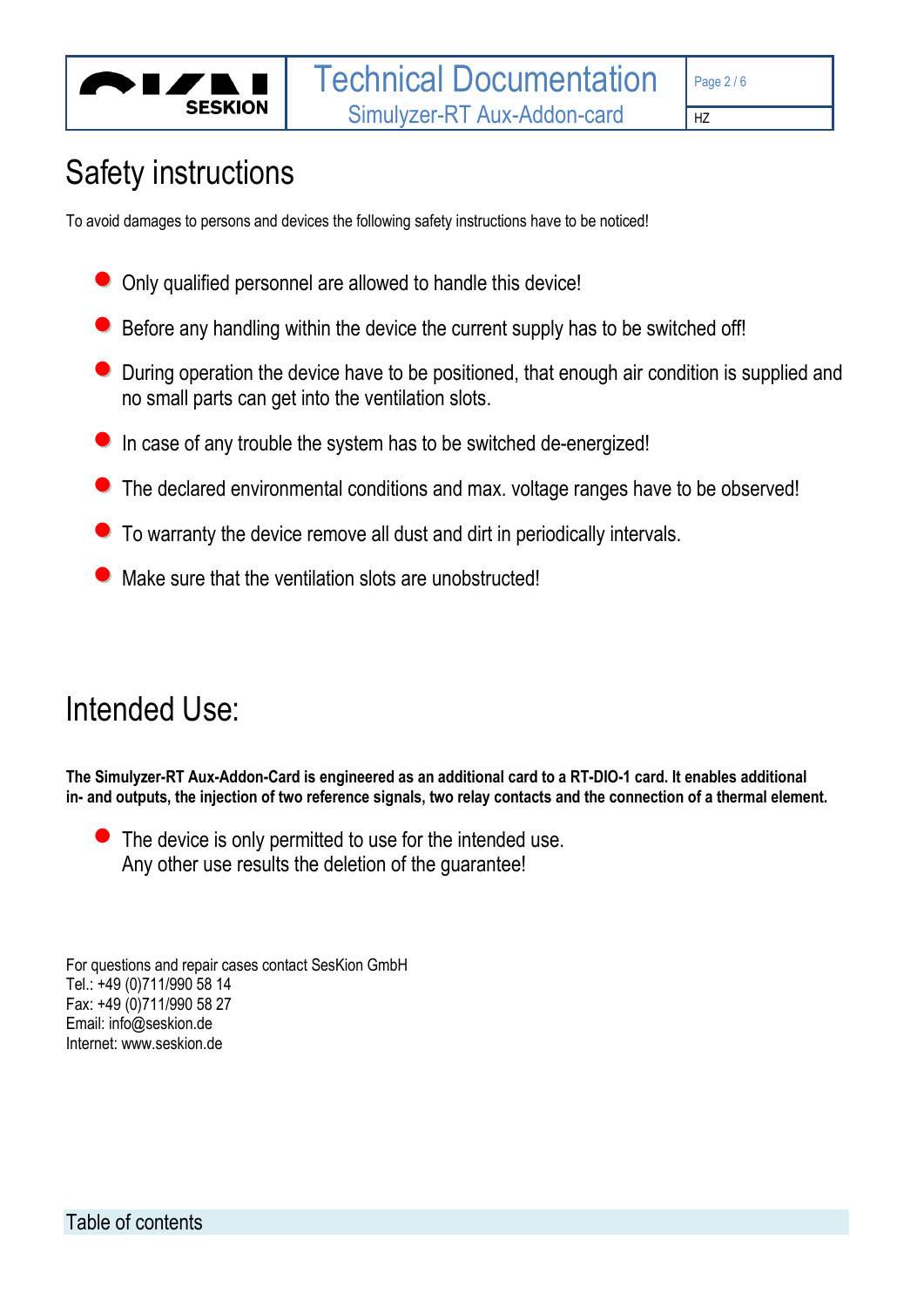

## **Technical Documentation**

Simulyzer-RT Aux-Addon-card

 $HZ$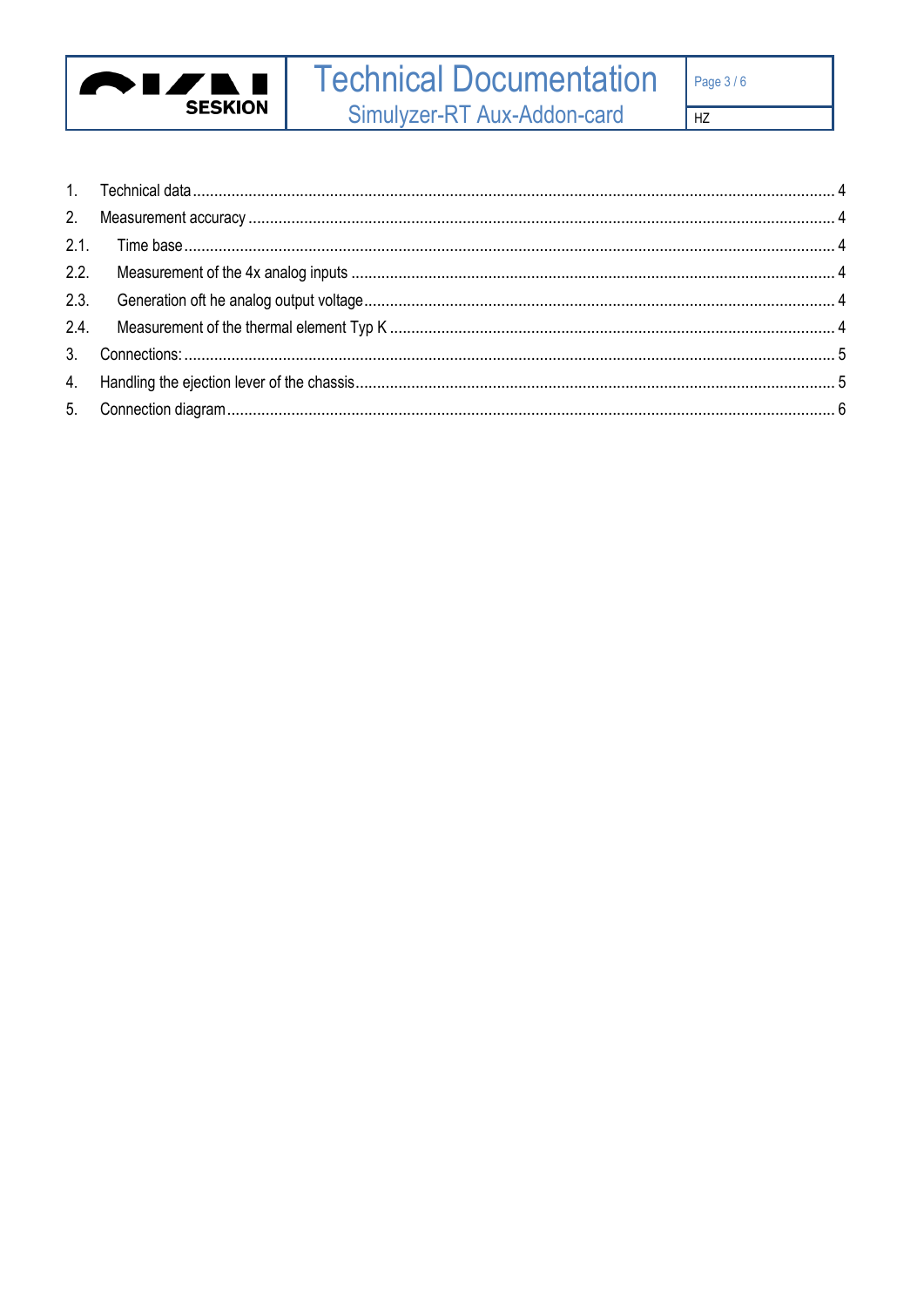

┑

HZ

#### <span id="page-3-0"></span>1. Technical data

|                                        | Symbol                                 | Typ | Min    | <b>Max</b>                               | <b>Note</b>                                                        |  |
|----------------------------------------|----------------------------------------|-----|--------|------------------------------------------|--------------------------------------------------------------------|--|
| Supply voltage                         | $U_{\mathsf{Supp}}$                    | 12V | 11.4 V | 12.6 V                                   |                                                                    |  |
| Current consumption                    | <i>I</i> Supp                          |     |        |                                          | Without sensors                                                    |  |
| 2 analog inputs 0V to +5V              | 100k sample/s (10µs sample distance).  |     |        |                                          |                                                                    |  |
| via SMA connector                      |                                        |     |        | Input resistance 100kOhm, optional 50Ohm |                                                                    |  |
| 4 analog inputs 0V to +10V             | 100k sample/s (10µs sample distance).  |     |        |                                          |                                                                    |  |
|                                        | Input resistance 100kOhm               |     |        |                                          |                                                                    |  |
| Sampling rate all other measurements   | 10k sample/s (100µs sample distance)   |     |        |                                          |                                                                    |  |
| 4 analog outputs                       | 0V5V                                   |     |        |                                          |                                                                    |  |
| 4 digital outputs                      | 3.3V or 5V TTL level                   |     |        |                                          |                                                                    |  |
| 4 digital inputs                       | 3.3V (5V tolerant) TTL level           |     |        |                                          |                                                                    |  |
| 2 Relay make contact                   | Resilient with 24V / 2A                |     |        |                                          |                                                                    |  |
| Measurement of a thermal element Typ K | -58° F  302° F (-50°C to 150°C)        |     |        |                                          |                                                                    |  |
| Operating temperature                  | 32° F  104°F (0°C  40°C)               |     |        |                                          |                                                                    |  |
| Rel. Humidity                          | Max. 85% not condensed                 |     |        |                                          |                                                                    |  |
| Weight                                 | In combination with RT DIO-1 card      |     |        |                                          |                                                                    |  |
| Dimension                              |                                        |     |        |                                          | As Additonal-plug on card to an euroformat basic card RT-DIO-1 4 U |  |
|                                        | + additional 4 U Aux-Addon             |     |        |                                          |                                                                    |  |
| Standard specifications                | EN 61326-1, EN 61000-6-2, EN 61000-6-3 |     |        |                                          |                                                                    |  |

#### <span id="page-3-2"></span><span id="page-3-1"></span>2. Measurement accuracy

#### 2.1. Time base

The time base is the time base of the combined periphery card and has typically the following dates:

|                                                                        | Test conditions: Environmental temperature 68° to 79°F |                   |      |            |          |             |
|------------------------------------------------------------------------|--------------------------------------------------------|-------------------|------|------------|----------|-------------|
| <b>Num</b>                                                             | <b>Evaluation</b>                                      | Symbol            | Typ  | <b>Max</b> | Unit     | <b>Note</b> |
|                                                                        | Accuracy time base                                     | ∆f/f              | ±30  | ±50        | ppm      | -           |
|                                                                        | Aging time base                                        | $\Delta f/f_A$    | ±5   |            | ppm/year | -           |
| ≏<br>J                                                                 | Temperature drift of the time base                     | $\Delta f/f_\tau$ | ±0.3 | ±0.7       | ppm/K    | -           |
| 22 Measurement of the 1y angles inpute (0, 10) (100 Chm, 100 complexe) |                                                        |                   |      |            |          |             |

### <span id="page-3-3"></span>2.2. Measurement of the 4x analog inputs (0..10V, 100kOhm, 100k samples/s)

| Test conditions: Environmental temperature 68° to 79°F |                                    |             |             |       |                   |             |
|--------------------------------------------------------|------------------------------------|-------------|-------------|-------|-------------------|-------------|
| <b>Num</b>                                             | <b>Evaluation</b>                  | Symbol      | Тур         | Max   | <b>Unit</b>       | <b>Note</b> |
| 4                                                      | Accuracy of the measured voltage   | $U_{mea}$   | $\pm 0.1$   | ±0.15 | $\%$ of scfin 5 V |             |
|                                                        | Aging of the measured voltage      | $U_{A-mea}$ |             | ±0.05 | %/vear            |             |
| 6                                                      | Resolution of the measured voltage |             | 16          |       | Bit               | 0.65535     |
|                                                        |                                    |             | 0,076293945 |       | mV/LSB            |             |

#### <span id="page-3-4"></span>2.3. Generation of the analog output voltage

| Test conditions: Environmental temperature 68° to 79°F |                                     |             |             |            |                   |             |
|--------------------------------------------------------|-------------------------------------|-------------|-------------|------------|-------------------|-------------|
| <b>Num</b>                                             | <b>Evaluation</b>                   | Symbol      | Typ T       | <b>Max</b> | Unit              | <b>Note</b> |
|                                                        | Accuracy of the generated voltage   | $U_{mea}$   | ±0.1        | ±0.15      | $\%$ of scfin 5 V |             |
|                                                        | Aging of the generated voltage      | $U_{A-mea}$ |             | ±0.05      | %/vear            |             |
| 9                                                      | Resolution of the generated voltage |             | 16          |            | Bit               | 0.65535     |
|                                                        |                                     |             | 0,076293945 |            | mV/LSB            |             |

#### <span id="page-3-5"></span>2.4. Measurement of the thermal element Typ K (-58°F ... +302°F, 10 samples/s)

#### Test conditions: Environmental temperature 68° to 79°F

| <b>Num</b> | <b>Evaluation</b>                      | <b>Symbol</b>              | тур         | <b>Max</b> | Unit                           | <b>Note</b> |
|------------|----------------------------------------|----------------------------|-------------|------------|--------------------------------|-------------|
| 10         | Accuracy of the measured temperature   | $\bm{\mathsf{\omega}}$ mea | ±1.0        | ±2.0       | $\%$ of scfin 200 $^{\circ}$ C |             |
| 11         | Aging of the measured temperature      | $U_{A-mea}$                |             | ±0.05      | %/year                         |             |
| 12         | Resolution of the measured temperature |                            | 12          |            | Bit                            | 0.4096      |
|            |                                        |                            | 0.048828125 |            | °C/LSB                         |             |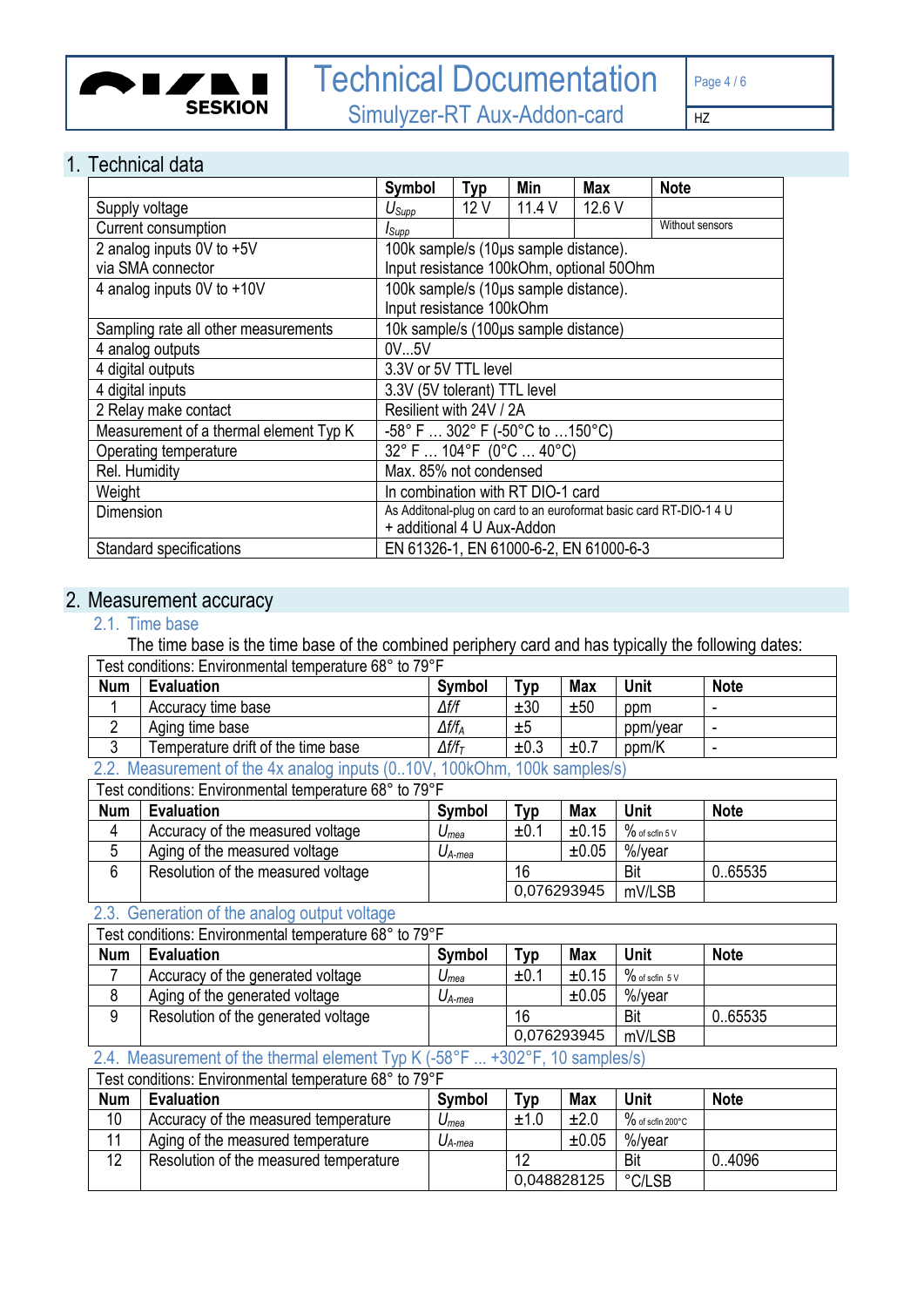

#### <span id="page-4-0"></span>3. Connections:

- **Connection periphery card:** 60 pin connector with 12V supply voltage, 3.3V supply and 19 logic pins
- **Connections front:**



## Simulyzer RT DIO-1

Connectors of the combined

periphery card

#### <span id="page-4-1"></span>4. Handling the ejection lever of the chassis

Pay attention that the ejection lever of the plug-in card is arrested correctly. Only the correct position guarantees a justly connection of the bus system and the power supply!